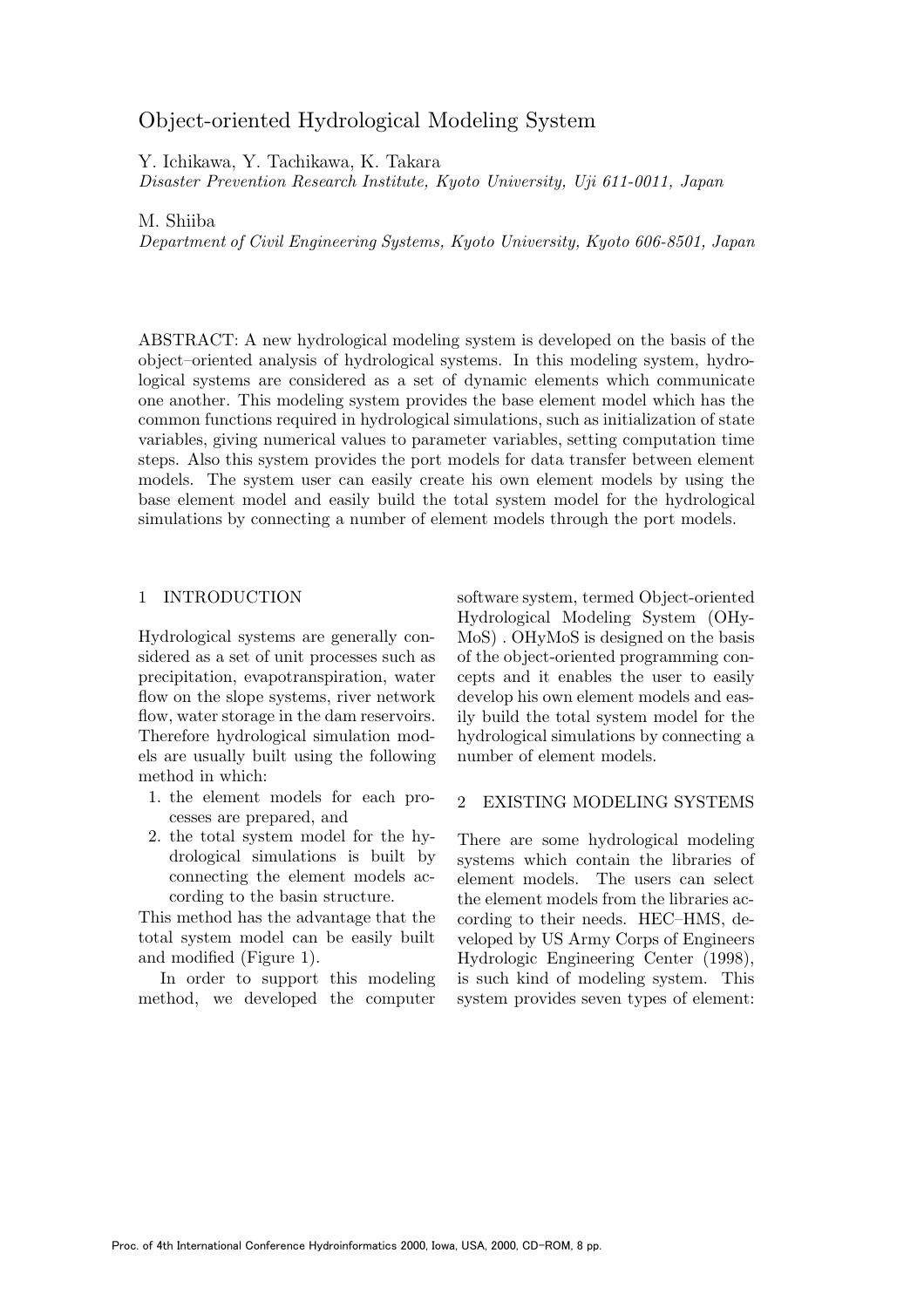

Figure 1: Building and modifying a total system model

subbasin, routing reach, junction, reservoir, source, sink and diversion. The user can construct a basin hydrological model by selecting and connecting these elements. Also each element has several options for hydrological computation, and the user can choose an appropriate option for each element. This type of modeling system has the advantage that the user is free from the laborious works of writing the codes of the element models if he uses the element models provided in the modeling system.

However, let us suppose that a user attempts to originally develop a new element model and connect it with other models provided in the modeling system. What should he know for his purpose? First, he has to know the structure of the element model; i.e. he has to know what variables and what functions to be required. Second, he has to know the method of data transfer between element models. If he does not know it, his element model could not be connected to other models. Furthermore, he may have to understand the specifications of the graphical user interface used in the modeling system. It means that he should have the detailed knowledge of the modeling system, which is usually a huge and complex software. It seems to be a very strict requirement and it is practically impossible for the user to develop his own element model and to use his model with the provided ones. From similar reason, it seems to be difficult to modify the provided models.

## 3 BASIC REQUIREMENTS OF HY-DROLOGICAL MODELING SYS-**TEM**

By summarizing the previous section, it can be said that the existing modeling systems are not flexible enough to be customized according to the user needs, and a hydrological modeling system should be designed so that the user can easily develop his own element model and connect it to other element models. We propose that the hydrological modeling system must satisfy the four following basic requirements:

- (a) All of the element models must have a common structure.
- $(b)$  The method of data transfer between element models must be standardized.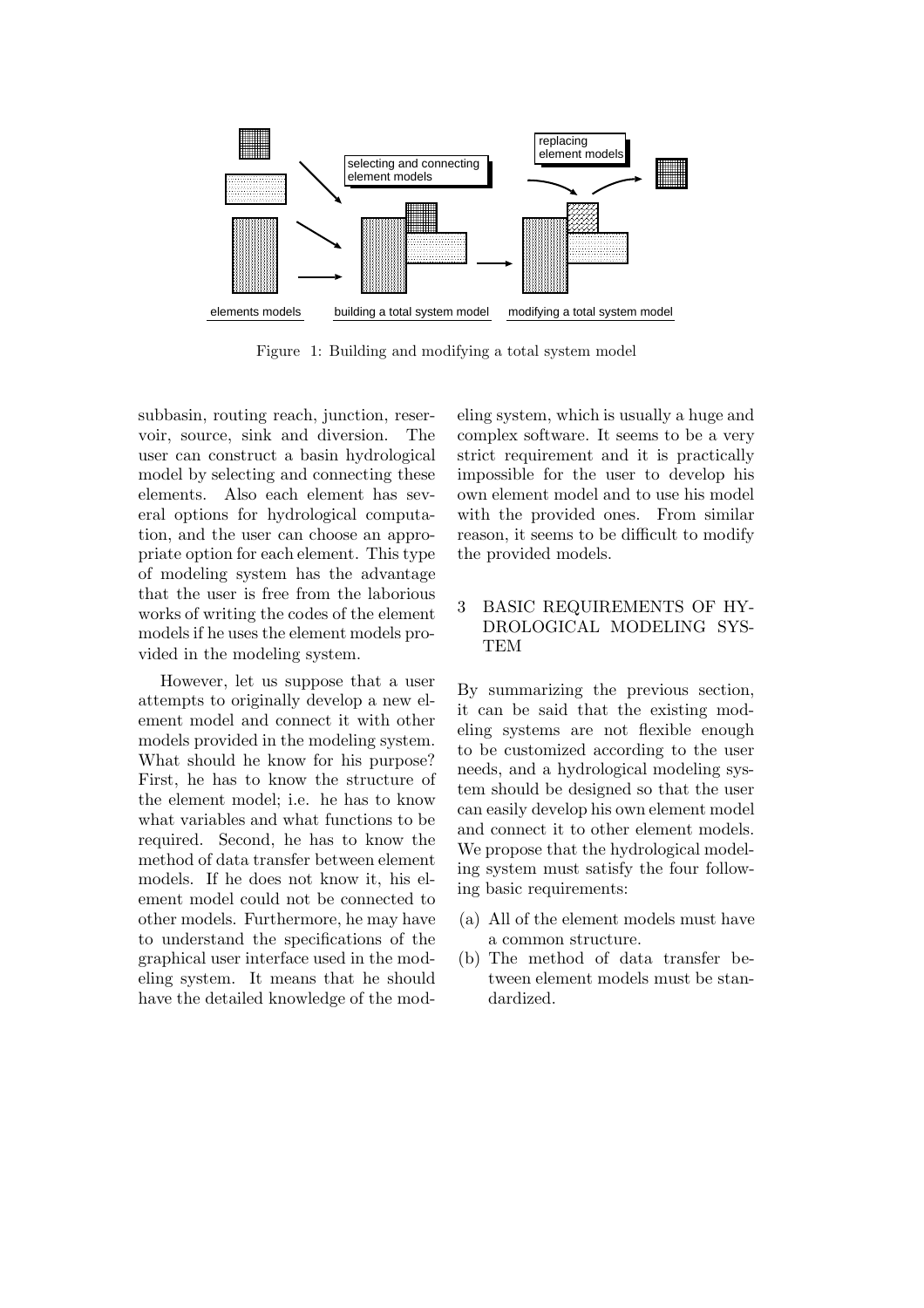- (c) The element model structure and the data transfer method must be open to the users.
- (d) It must be easy for the user to develop his own element model according to the element model structure and the data transfer method.

Requirements (a) and (b) are the minimum requirements of hydrological modeling systems. Requirement (c) can be satisfied if a detailed documentation for the modeling system is provided. However, to satisfy requirement (d) is practically very difficult. Most existing hydrological modeling systems have been coded in the procedure–oriented computer languages, such as C or Fortran, and have generally prepared the function libraries for data transfer, model operation, graphical user interface, etc. Even ifthe detailed documentations for the function libraries are provided to the system user, he must read the documentations and understand what functions to be required and how to use them in order to write the codes of his own element model. This is a hard task and makes it difficult for the user to develop element models. To satisfy requirement (d) is the key to development of a flexible modeling system.

## 4 OBJECT – ORIENTED DESIGN FOR HYDROLOGICAL MODEL-ING SYSTEM

#### 4.1 Basic concepts

In order to satisfy the basic requirements proposed in the previous section, especially requirement (d), we adopt the object-oriented approach to develop a hydrological modeling system. In this approach,

- hydrological elements are regarded as "objects" and basin hydrological systems as a hierarchy of objects of the hydrological elements,
- the functions for an element model are divided into peculiar functions and common functions; e.g. initializing the state variables, giving numerical values to the model parameters, setting computation time step (Figure 2).
- the common functions are packed into "the base element model" (Figure 2), and
- the user can develop his own element model by combining its peculiar functions with the base element model (Figure 3).

The most important point in this approach is the base element model. A model developer can use the base element model as the "template" for his model and add appropriate functions to his model as he likes. Because his model will automatically inherit all the common functions defined in the base element models, he does not have to write the codes for these functions and can devote himself to the part of hydrological computations. Moreover, all the element models will have the common structure because they are all derived from the base element model. This fact implies that all the element model can be operated through the same function calls.

## 4.2 Methodology

We code the hydrological modeling system in the object-oriented computer language,  $C_{++}$ , which has the three object-oriented programming concepts: 1. class, 2. inheritance, and 3. polymorphism.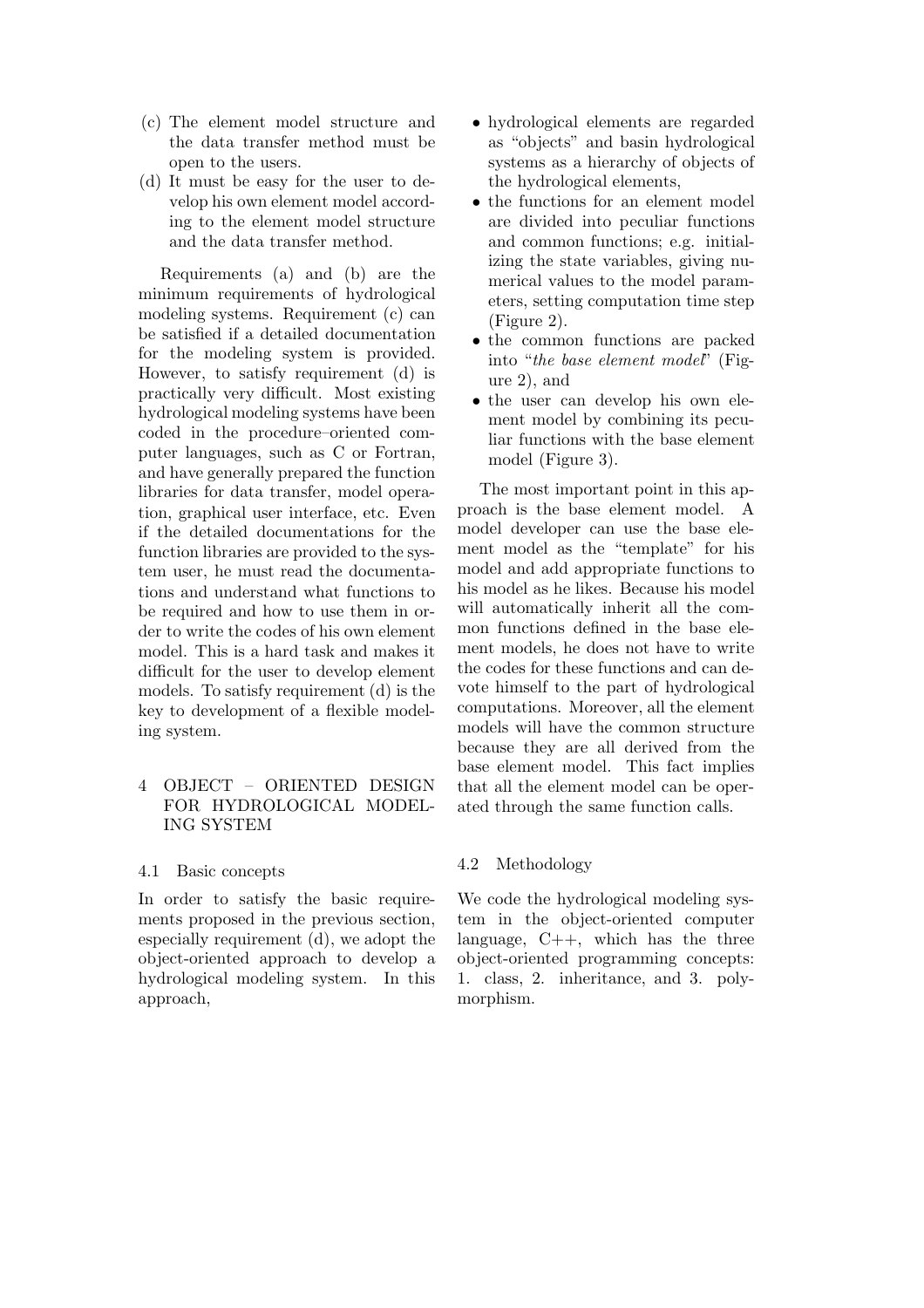

Figure 2: Base element model

#### 4.2.1 Class

A class is a package that contains several data variables and several functions to operate data variables. The data variables are called data members and the functions member functions.

Because an element model executes hydrological computations by operating state variables and parameters in the hydrological equations, it can be expressed as a class by regarding the state variables and the parameters as the data members and the equations as the member functions.

#### 4.2.2 Inheritance

By using inheritance, new classes can be created on the basis of existing classes. For example, suppose that we want to create a new class which will have the data members and the member functions defined in an existing class with further data members and member functions (Figure 4). In this case, by deriving the new class from the existing one, we do not have to write the common part of these classes in the implementation of the new class. The new class will auto-

base class derived class class derivation using inheritance a1, a2, A1, A2, ... data members member functions a1, a2, A1, A2, ... data members member functions B1, B2, ...  $h1$ ,  $h2$ ,  $\cdots$ data members member functions

Figure 4: Inheritance

matically inherit the data members and the member functions defined in the existing class. Of course, we can add further data members and member functions to the new class. The new class is called a derived class and the existing one a base class.

In the modeling system, we provide the base element model as a base class and then an user will be able to derive his own element model from the base element model by using inheritance. His element model will automatically have the common functions provided in the base element model.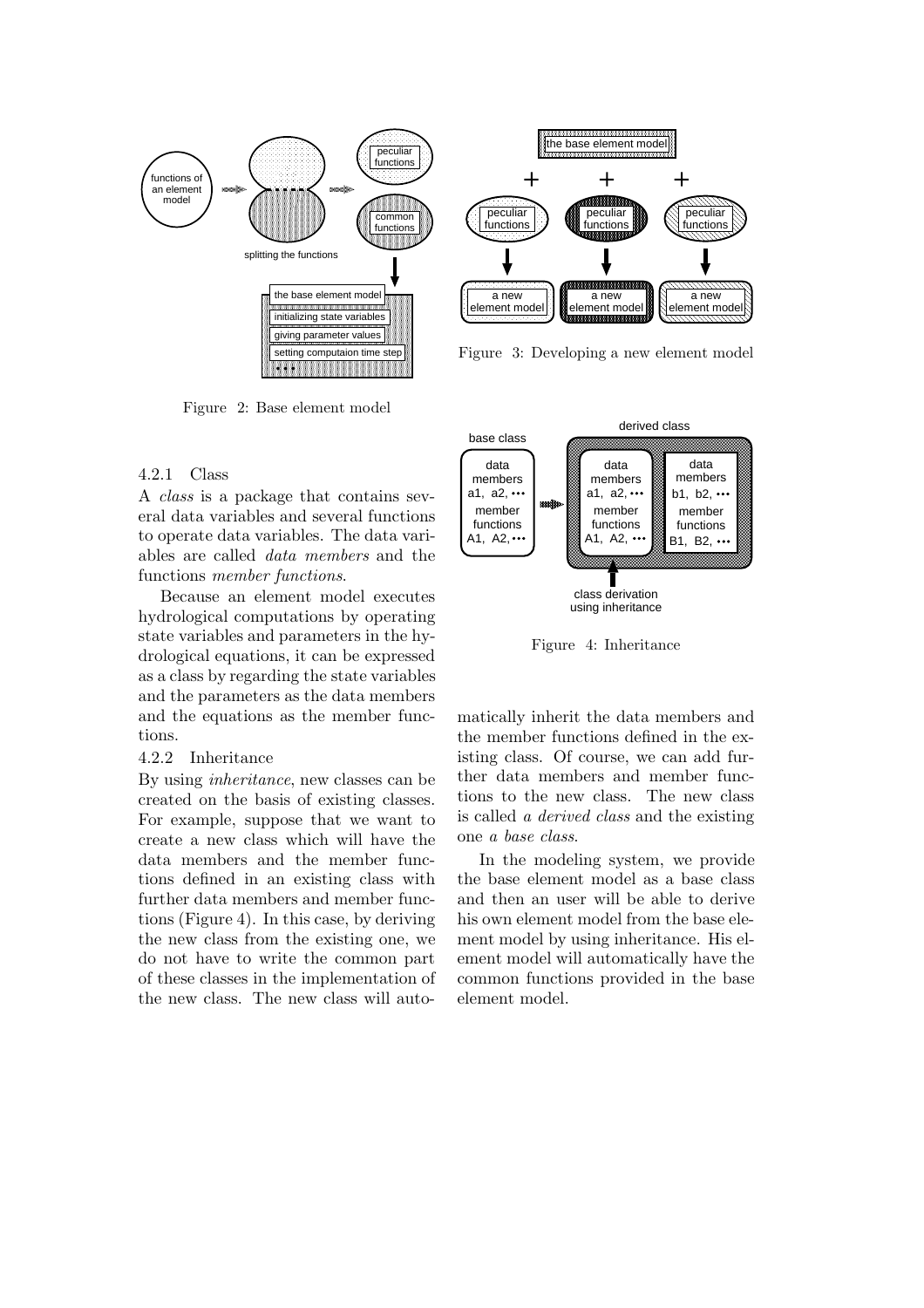#### 4.2.3 Polymorphism

Inheritance is used when a new class will have the same member functions as an existing class. However they may have the same member functions with the different implementations, i.e. the member functions whose purposes are same but whose methods are different.  $C++$  allows this situation by using *poly*morphism. Polymorphism enables us to implement the inherited member functions differently from those of the existing class.

For example, all the element models must have the member function to calculate hydrological phenomena. It is therefore quite natural that this member function should be defined in the base element model and all the element model should have this function by using inheritance from the base element model. However it is evident that each element models must implement this function uniquely. To solve this dilemma, we use polymorphism. By using polymorphism, the element models can have each variants of the function inherited from the base element model.

#### 5 OBJECT – ORIENTED HYDRO-LOGICAL MODELING SYSTEM

#### 5.1 Element model, subsystem model, total System model

In the previous section we described the concept of an element model. We should explain the concept of a subsystem model and a total system model too. A subsystem model is a set of element models and a total system model is a set of subsystem models and element models. Suppose, for example, the study basin consists of three subbasins and each subbasin consists of a slope area and a



Figure 5: Basin structure

river network (Figure 5). In OHyMoS, first, the slope area and the river network are modeled as the element models. These element models are derived from the base element model. Second, the subbasins are modeled as subsystem models by connecting the slope area element model and the river network element model. Finally, the study basin is modeled as the total system model by connecting three subsystem models (Figure 6). Note that the user must build the total system model for his study basin for himself. How to build a total system model will be given in 5.4. Unlike a total system model the user dose not need to use the subsystem models; i.e. the model structure shown in Figure 7 is possible.

An element model does actual hydrological computations according to the hydrological characteristics and a subsystem model and a total system model work as managers of the element models and/or the subsystem models; they issue several commands to operate the subordinate models. Also, a total system model works for communicating with a user interactively through command line and dealing with data files.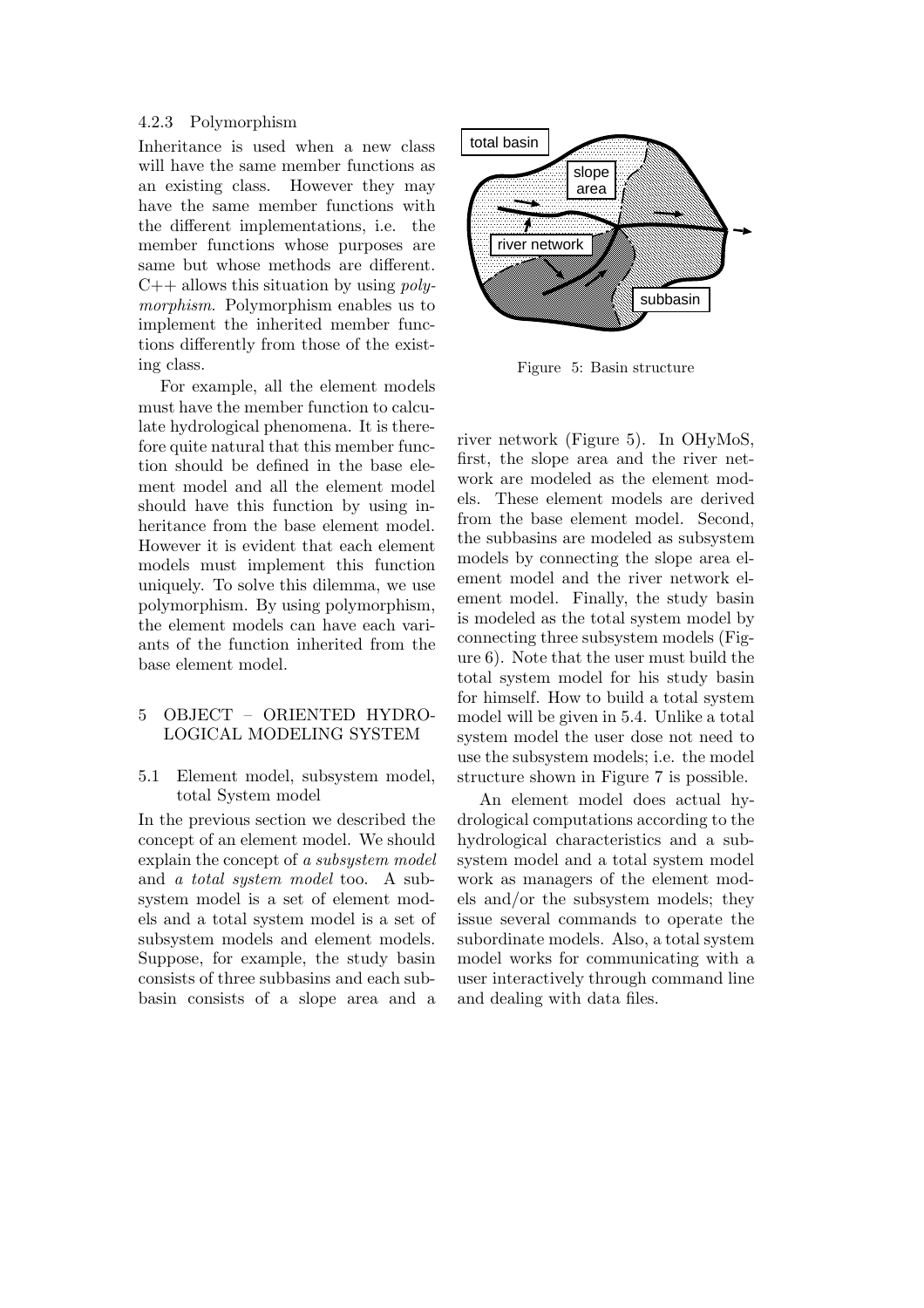

Figure 6: Model structure using OHyMoS



Figure 7: Another model structure

#### 5.2 Data transfer

OHyMoS also provides the model for communicating (sending and receiving data) between the element models. Using this model, a model developer does not need to write the codes to transfer the data from his element model to other element models. He has only to add this model to his own element model and write the codes to define the relationships between the element models. The model for sending data from an element model is called a send port and the model for receiving data from another element model is called a receive port. A subsystem model has relay ports for data transfer with the outside. A total system model has input ports to read data files (rainfall, temperature, etc) and output ports to write the calculation results (discharge, water depth, etc) to files. The data transferred through the ports is modeled as a data pack, which contains the time and the numerical value(s).

The port models and the data pack model also have the object-oriented hierarchies whose roots are the base port model and the base data pack model, respectively.

5.3 How to develop an element model

It is the strongest point ofOHyMoS that the user can easily develop his own element model. The procedure for developing an element model is as follows:

- 1. derive an element model from the base element model,
- 2. define parameter variables and state variables as the data members,
- 3. define send/receive ports as the data members,
- 4. implement the member functions which register send/receive ports,
- 5. implement the member functions which give initial values to the state variables and give numerical values to the parameter variables,
- 6. implement the member function which sends data at the beginning of the simulation,
- 7. implement the member function which determines the time step for the next computation,
- 8. implement the member function which judges whether or not to exe-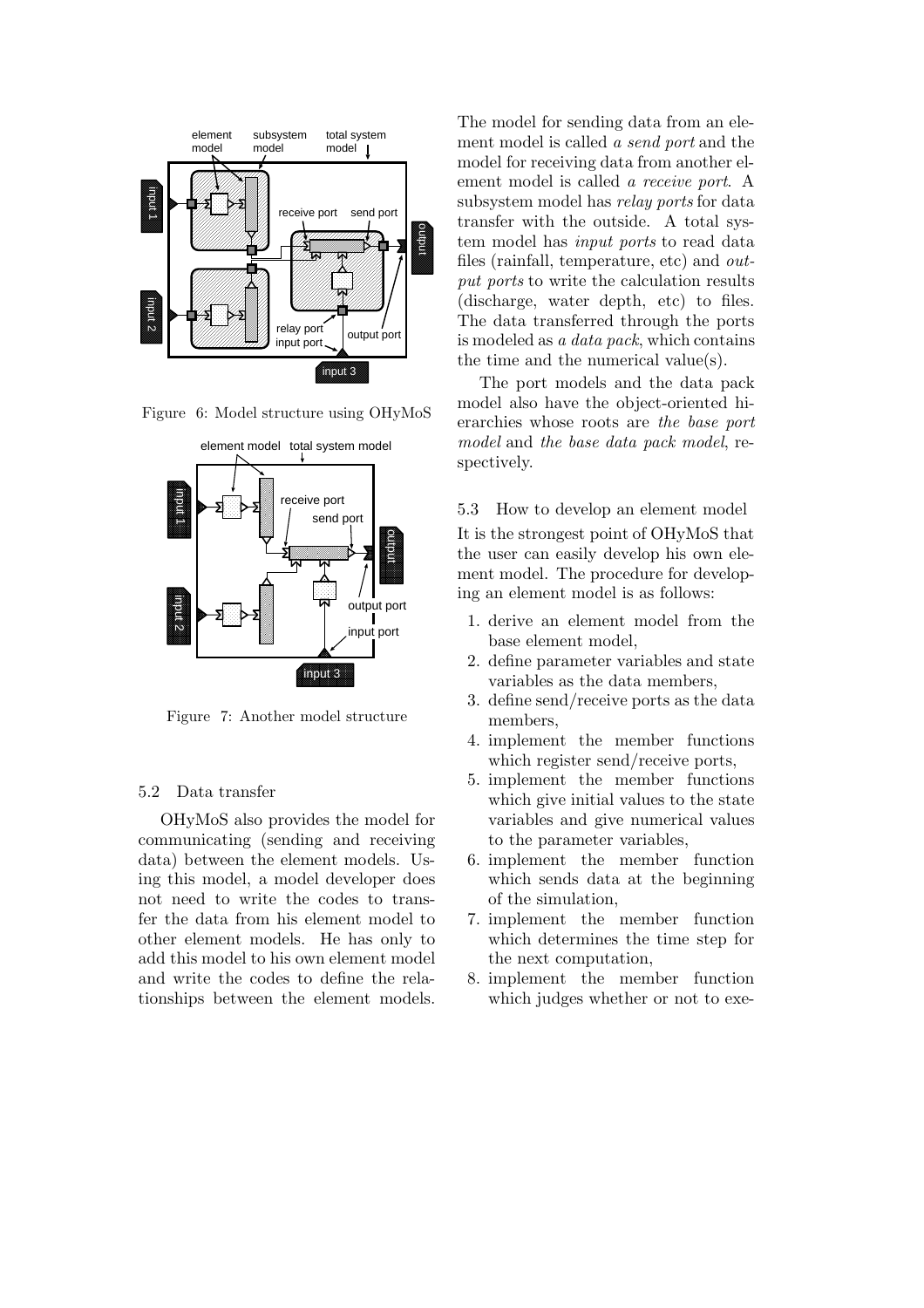cute the next computation,

- 9. implement the member function which does hydrological computations and sends the result data, and
- 10. implement the member function which drives a series of computational work until the simulation ends.

5.4 How to build a total system model OHyMoS provides the base total system model (and the base subsystem model) so that the user can easily build the total system model for his study basin. The procedure for building the total system model is as follows:

- 1. derive an total system model from the base total system model,
- 2. define the subordinate element / subsystem models as the data members,
- 3. implement the member function which registers the subordinate models,
- 4. define the input/output ports as the data members,
- 5. implement the member functions which register the input/output ports,
- 6. implement the member function which connects data files to the input/output ports, and
- 7. implement the member function which connects the input/output ports and the send/receive ports between the subordinate models.

5.5 Main program for a simulation

The main program for a simulation consists of a set of commands to operate the total system model. When receiving the commands from the main program, the total system model will issue the messages to drive the subordinate models.

#### 6 APPLICATION

OHyMoS was applied to Huaihe River basin in China  $(145,000 \text{ km}^2)$  in order to simulate rainfall-runoff processes. Figure 8 shows Huaihe River basin. This basin was divided into 1478 subbasins by  $10' \times 10'$  grid boxes. Each subbasin was modeled as a subsystem model which consisted of the xinanjiang model (Zhao et al., 1980) representing runoff processes from the slope area and the lumped kinematic stream network model (Shiiba et al., 1996) representing flood wave in the river network (Figure 9). The whole basin was modeled by connecting the subsystem models (Figure 10). For detail of these models, you can also refer to Tachikawa et al.(2000). Figure 11 shows the simulation result.

#### 7 CONCLUSION

A hydrological modeling system has been presented on the basis of the objectoriented approach and design. In this modeling system, hydrological elements are regarded as objects and basin hydrological systems as a hierarchy of objects of hydrological elements. This modeling system provides the base element model from which the user can derive his own element model and the port models for data transfer between element models. The user can easily create his own element models by using the base element model and easily build the total system model by connecting a number of element models through the port models.

We distribute this modeling system at http://rdp.dpri.kyoto-u.ac.jp/lab/ ohymos.html and ftp://rdp.dpri. kyoto-u.ac.jp/pub/. If you use our system and have some comments on this system, please let us know.